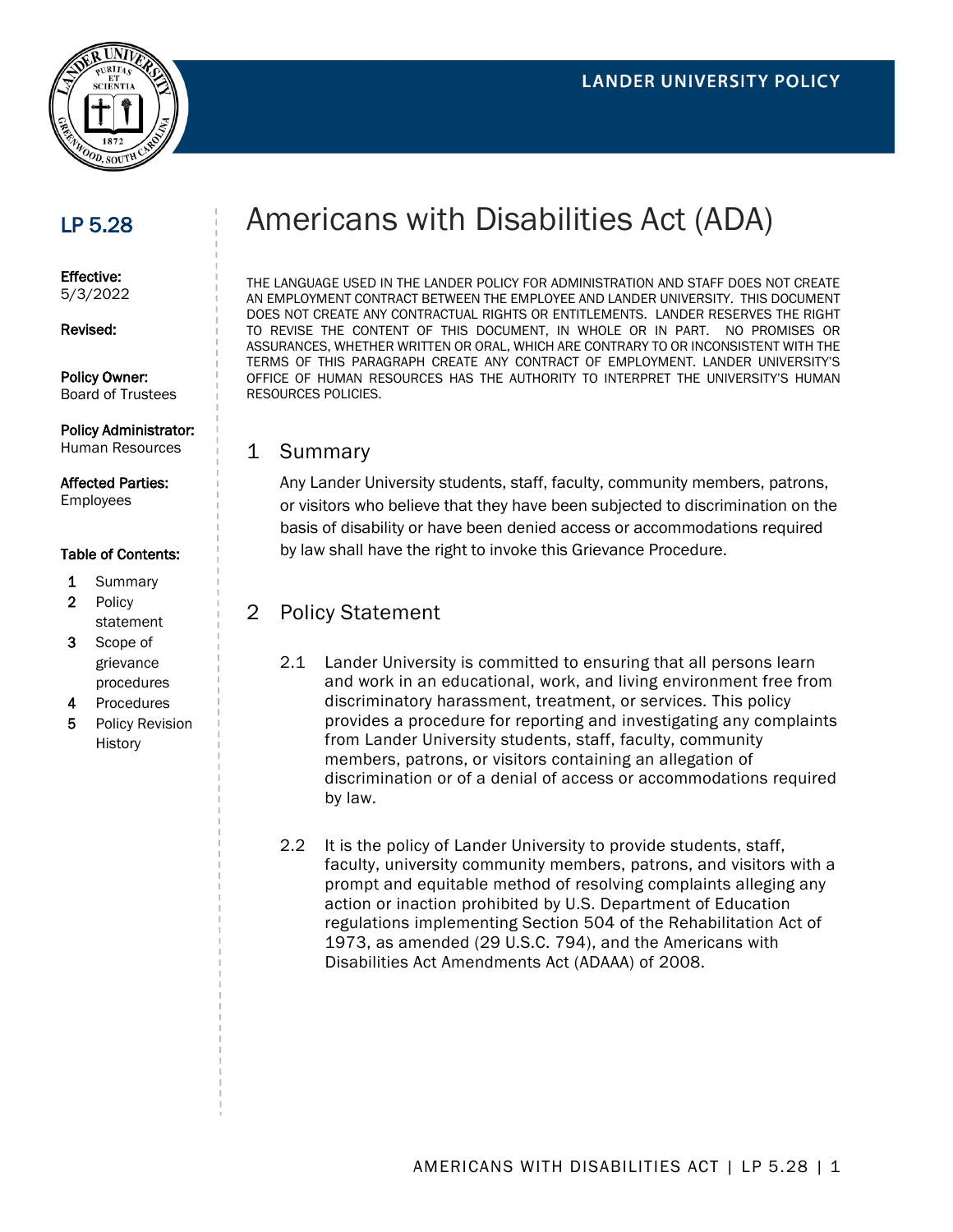2.3 The Americans with Disabilities Act states, in part, that "an individual with a disability" is a person who has a physical or mental impairment that substantially limits one or more "major life activities," has a record of such an impairment, or is regarded as having such an impairment. Any individual (student, staff, faculty, community member, patron, or campus visitor) who believes that they have been discriminated against on the basis of a disability under Section 504 of the Rehabilitation Act or the Americans with Disabilities Act should follow the procedures described below.

## 3 Scope of Grievance Procedures

3.1 Any university students, staff, faculty, community members, patrons, or visitors who believe they have been subjected to discrimination on the basis of disability or have been denied access or accommodations required by law shall have the right to invoke this Grievance Procedure.

> In general, this Grievance Procedure is designed to address the following types of allegations:

- 3.1.1 Disagreements or denials regarding requested services, accommodations, or modifications to university practices or requirements;
- 3.1.2 Lack of access to a university program or activity;
- 3.1.3 Harassment or discrimination on the basis of a disability; and
- 3.1.4 Any other violations of the ADA and/or Section 504.

## 4 Procedures

- 4.1 A formal complaint involving a disability-related grievance covered by this policy shall be filed within 60 days of the alleged instance of discrimination.
- 4.2 The university may extend this time frame in its sole discretion when a delay results from circumstances beyond the complainant's control. Circumstances beyond the individual's control may include, but are not limited to, a situation in which:
	- 4.2.1 A complainant could not reasonably be expected to know the act was discriminatory within 60 days of the alleged discrimination and the complaint was filed within 60 days after the complainant became aware of the alleged discrimination;
	- 4.2.2 A complainant was unable to file a complaint as a result of an incapacitating illness or other incapacitating circumstance during the 60-day period, and the complaint was filed within 60 days of the date on which the period of incapacitation ended; or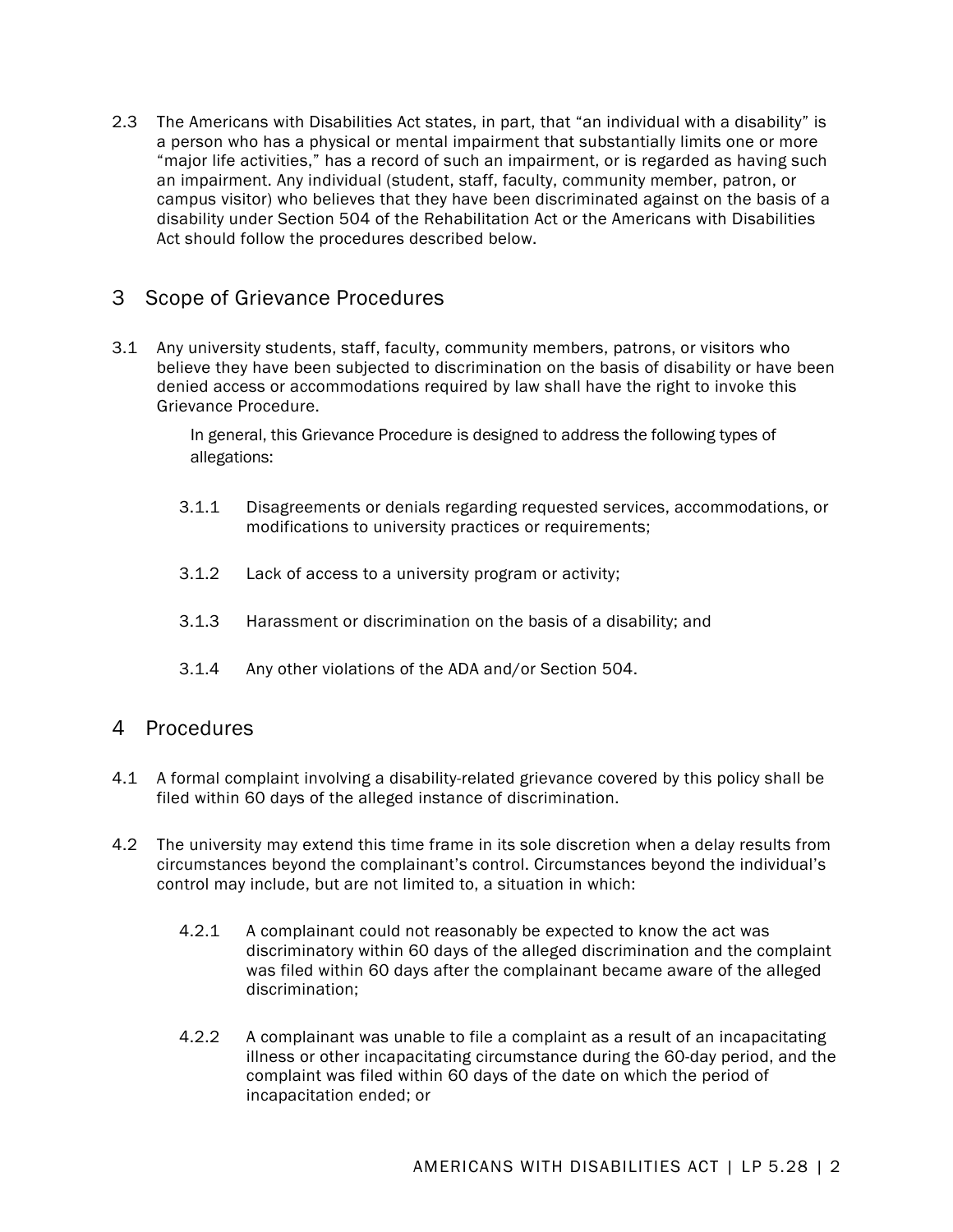- 4.2.3 Unique circumstances generated by Lander University's action adversely affected the complainant.
- 4.3 Prompt reporting enables the university to more effectively gather information related to the grievance, determine whether a violation of policy has occurred, provide an appropriate remedy and/or accommodation, and/or take appropriate disciplinary action. All complaints will be reviewed to determine whether they were submitted in a timely manner and/or whether they contain all required information.
- 4.4 Individuals shall be provided with the opportunity to supplement complaints.
- 4.5 The university reserves the right to redirect a complaint to the proper grievance procedure or to any other appropriate review procedure and will notify the complainant of any such redirection.
- 4.6 The written complaint shall include the following:
	- 4.6.1 A description of the incident and any relevant facts, including dates, timeframes, location, and names of witnesses, if applicable;
	- 4.6.2 The name and contact information of the individual initiating the complaint.

In addition, it is recommended that the complainant also include the following in the written complaint:

- 4.6.3 A summary of the steps the complainant has already taken in an attempt to resolve the problem, including the names of persons contacted, if applicable;
- 4.6.4 A statement of the requested resolution; and
- 4.6.5 Any supporting documentation.
- 4.7 Informal Grievance Procedure
	- 4.7.1 Individuals are encouraged, but not required, to first attempt to resolve their grievance informally by selecting any one or more of the following options, with notification given orally or in writing:
		- 4.7.1.1 Present their concern to the instructor, department head (including non-academic departments), and/or dean, providing notification of the incident that resulted in the grievance. The complainant should explain the nature of the problem. The instructor or department head will address the grievance within 10 days; or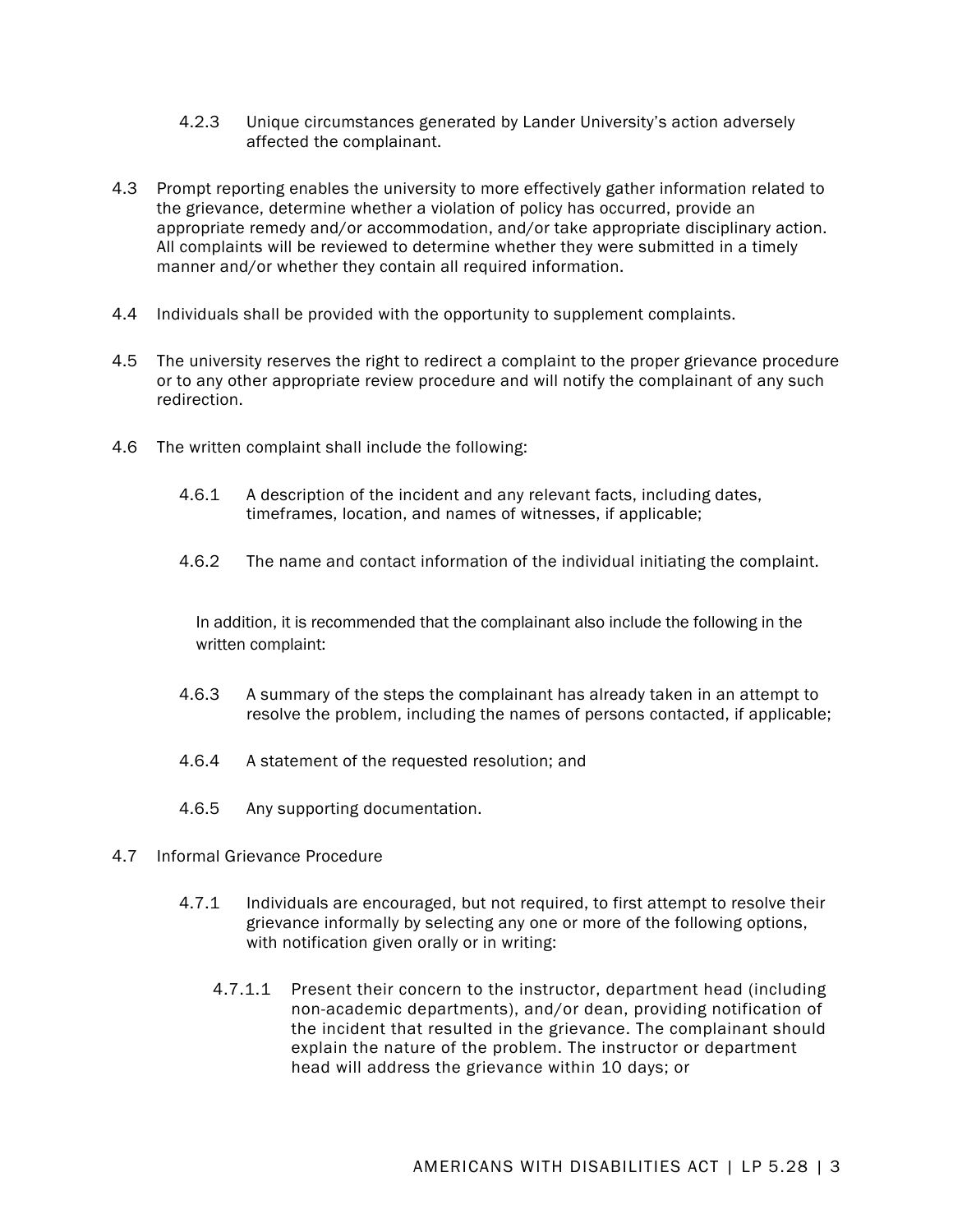- 4.7.1.2 Present their concern to Disability Services, or
- 4.7.1.3 Present their concern to the Office of Human Resources;
- 4.7.2 An individual who files an informal complaint will be notified in writing that they may file a formal complaint at any time.
- 4.7.3 Should an individual submit a complaint through any method other than by notifying Disability Services, the individual or office receiving the complaint shall immediately notify the Director of Disability Services.
- 4.7.4 In the informal grievance procedure, a grievance will be addressed within 10 business days. However, the time may be extended if a complaint associated with the grievance is presented at a time when the university is officially closed per the university's academic calendar, or depending on the complexity of the investigation and the number of parties involved. In the event that the process exceeds 10 business days, the investigator will notify the complainant of the need for additional time and the expected timeframe, and will make best efforts to complete the process in this new timeframe. If additional time is needed, the complainant will be reminded of their right to convert the process to a formal grievance.
- 4.7.5 Grievances will be treated as confidentially as possible. However, Disability Services may share information in the grievance process with other university officials when necessary to investigate, prevent, or remedy any prohibited conduct. If a complainant requests that a grievance remain confidential, the investigator will inform the complainant that the university's ability to investigate and respond to the grievance may be limited. However, even if the complainant insists on confidentiality in the informal process, the university reserves the right to take appropriate action, while maintaining the complainant's confidentiality, based on the seriousness of the grievance.

#### 4.8 Timelines

Time limitations do not include official university holidays or other closures during the regular academic year. The term "days" refers to days when university offices are open.

#### 4.9 OCR Complaint

- 4.9.1 Although individuals are encouraged to attempt to resolve grievances pertaining to disabilities by using this grievance procedure, they have the right to file a complaint directly with the U.S. Department of Education, Office for Civil Rights (OCR).
- 4.9.2 Individuals should be aware that they have 180 days from the last alleged act of discrimination to file with OCR, or within 60 days after the conclusion of the university's grievance process.